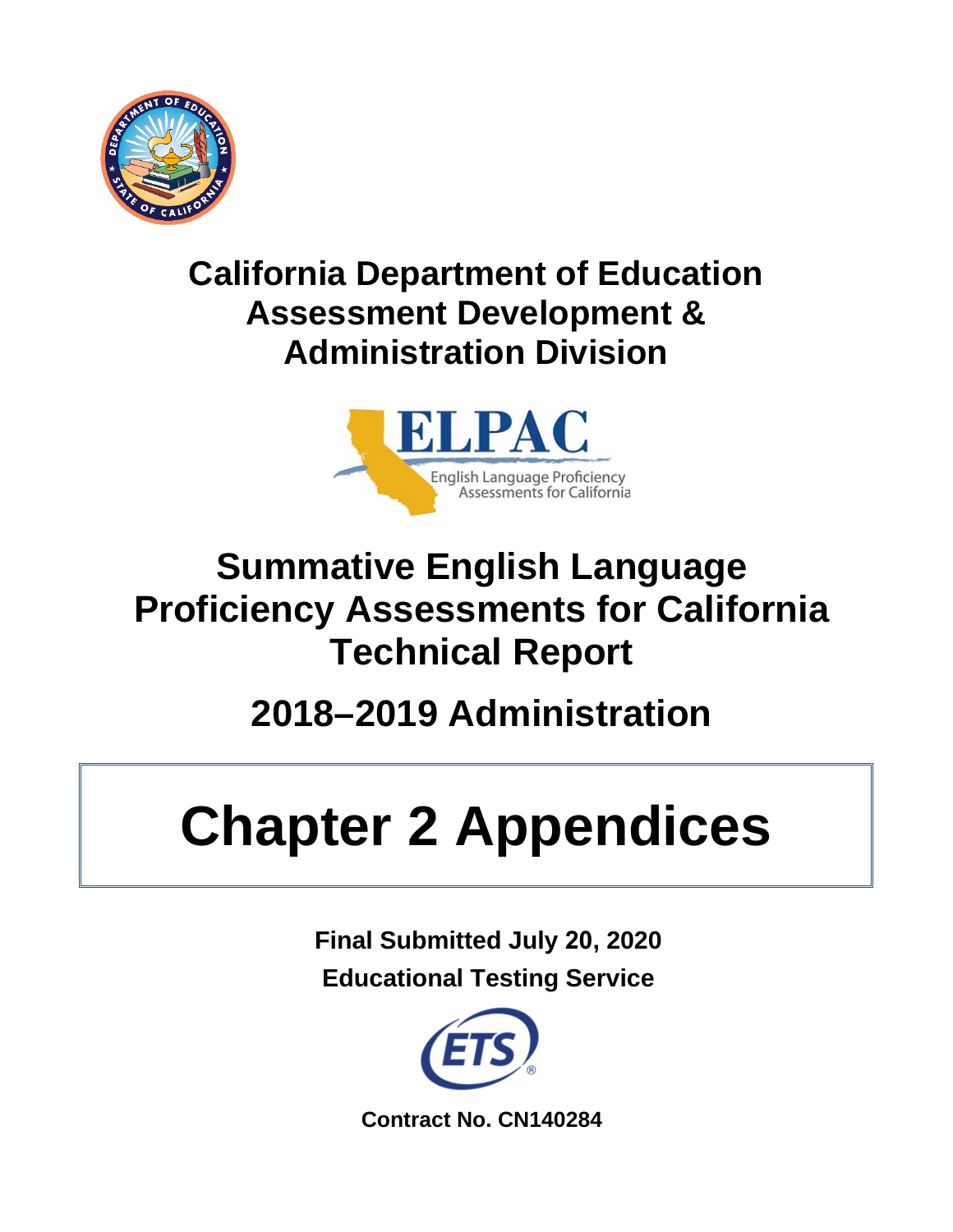### **Table of Contents**

### **List of Tables**

| Table 2.A.1. ELPAC Summative Assessment Test Takers—Kindergarten Through Grade   |
|----------------------------------------------------------------------------------|
|                                                                                  |
| Table 2.A.2. ELPAC Summative Assessment Test Takers—Grades Four Through Six  3   |
| Table 2.A.3. ELPAC Summative Assessment Test Takers-Grades Seven Through Nine  4 |
| Table 2.A.4. ELPAC Summative Assessment Test Takers—Grades Ten Through Twelve  5 |
|                                                                                  |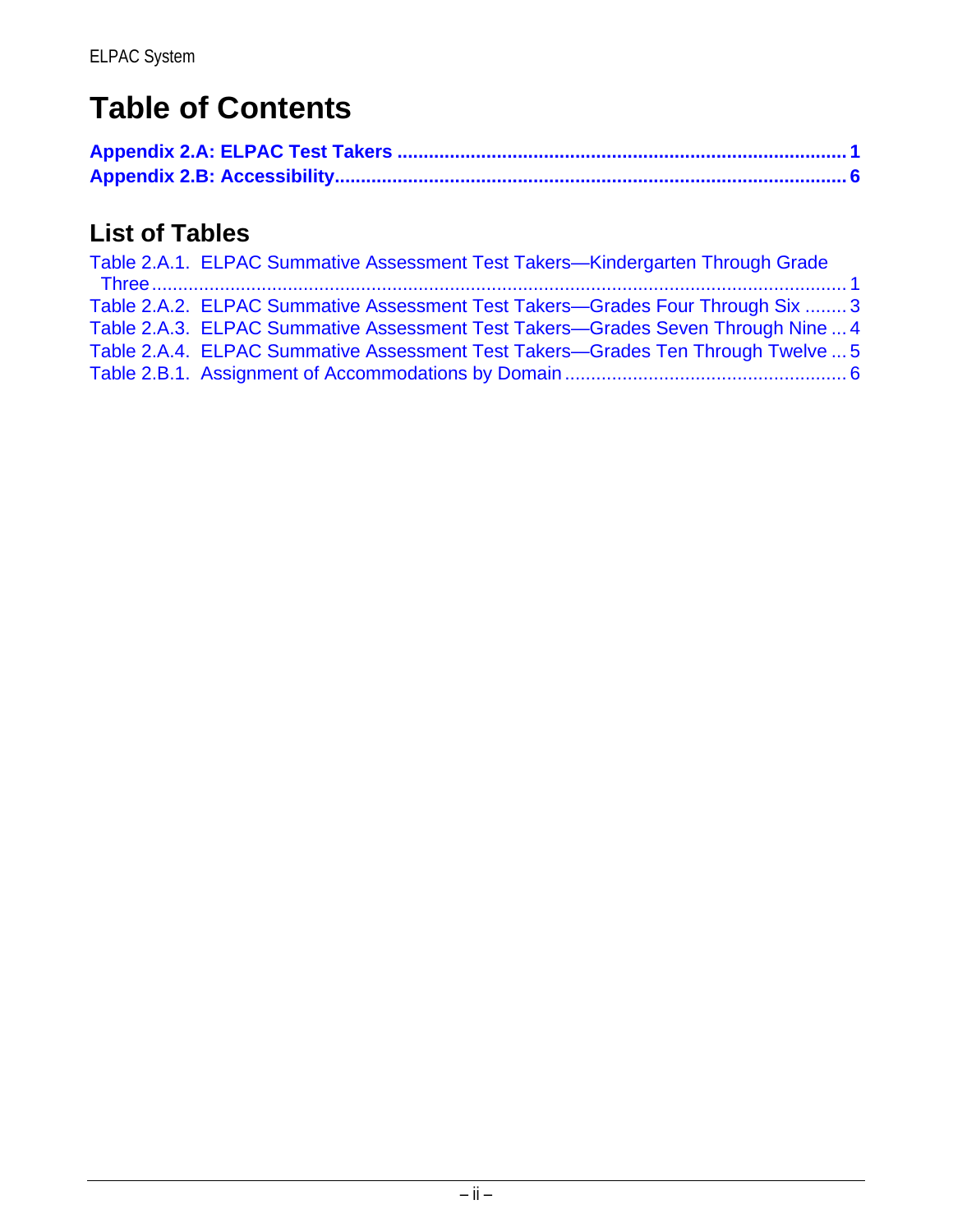<span id="page-2-1"></span><span id="page-2-0"></span>**Table 2.A.1. ELPAC Summative Assessment Test Takers—Kindergarten Through Grade Three**

# **Appendix 2.A: ELPAC Test Takers**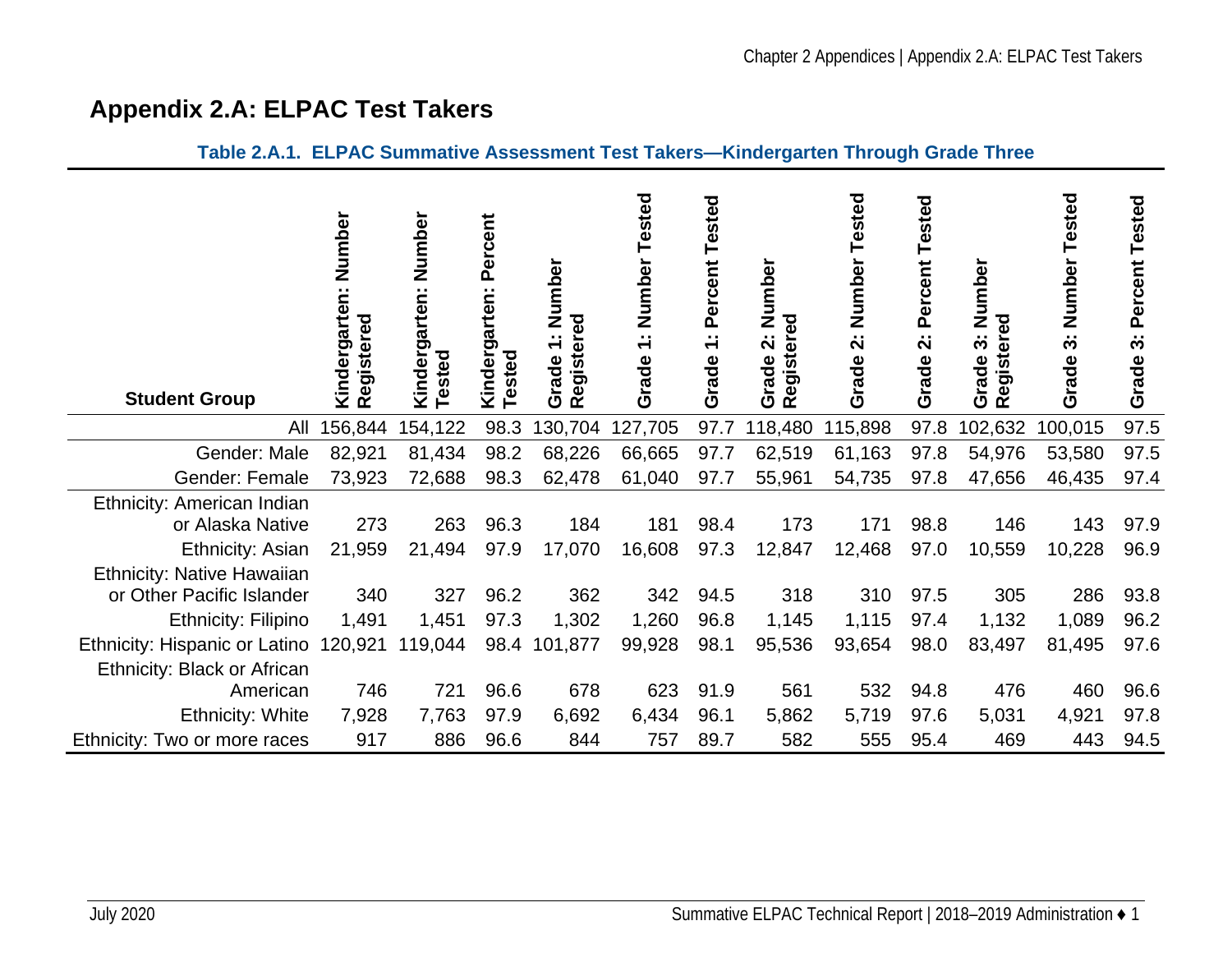#### Chapter 2 Appendices | Appendix 2.A: ELPAC Test Takers

Table 2.A.1 *(continuation)* 

| <b>Student Group</b>                                            | Number<br>Kindergarten:<br>Registered | Number<br>$\sim$<br>arten<br>sted<br>Kinder | Percent<br>arten:<br>ರಾ<br>sted<br>9pu | Numbe<br>Registered<br>$\sim$<br>$\overline{\phantom{0}}$<br>Grade | Tested<br>Number<br>$\sim$<br>$\overline{\phantom{0}}$<br>Grade | Tested<br>Percent<br>$\div$<br>Grade | Number<br>ල<br>$\ddot{\mathbf{v}}$<br>egister<br>Grade<br>$\alpha$ | Tested<br>Number<br>$\ddot{\mathbf{v}}$<br>Grade <sup>?</sup> | Tested<br>Percent<br>$\ddot{\mathbf{v}}$<br>Grade | Number<br>ढ़<br>$\ddot{\bm{\mathrm{o}}}$<br>$\omega$<br>Grade<br>egist<br>œ | Tested<br>Number<br>$\ddot{\bm{\mathrm{o}}}$<br>Grade | Tested<br>Percent<br>. .<br>S<br>Grade |
|-----------------------------------------------------------------|---------------------------------------|---------------------------------------------|----------------------------------------|--------------------------------------------------------------------|-----------------------------------------------------------------|--------------------------------------|--------------------------------------------------------------------|---------------------------------------------------------------|---------------------------------------------------|-----------------------------------------------------------------------------|-------------------------------------------------------|----------------------------------------|
| Economic status: Not<br>economically disadvantaged              | 34,346                                | 33,439                                      | 97.4                                   | 24,073                                                             | 23,071                                                          | 95.8                                 | 19,312                                                             | 18,565                                                        | 96.1                                              | 15,435                                                                      | 14,741                                                | 95.5                                   |
| Economic status:                                                |                                       |                                             |                                        |                                                                    |                                                                 |                                      |                                                                    |                                                               |                                                   |                                                                             |                                                       |                                        |
| Economically disadvantaged 122,498 120,683 98.5 106,631 104,634 |                                       |                                             |                                        |                                                                    |                                                                 | 98.1                                 | 99,168                                                             | 97,333                                                        | 98.1                                              | 87,197                                                                      | 85,274                                                | 97.8                                   |
| Students not receiving                                          |                                       |                                             |                                        |                                                                    |                                                                 |                                      |                                                                    |                                                               |                                                   |                                                                             |                                                       |                                        |
| special education services 142,743 140,370                      |                                       |                                             |                                        | 98.3 116,946 114,351                                               |                                                                 |                                      |                                                                    | 97.8 103,542 101,325                                          | 97.9                                              | 86,496                                                                      | 84,271                                                | 97.4                                   |
| Students receiving special                                      |                                       |                                             |                                        |                                                                    |                                                                 |                                      |                                                                    |                                                               |                                                   |                                                                             |                                                       |                                        |
| education services                                              | 14,101                                | 13,752                                      | 97.5                                   | 13,758                                                             | 13,354                                                          | 97.1                                 | 14,938                                                             | 14,573                                                        | 97.6                                              | 16,136                                                                      | 15,744                                                | 97.6                                   |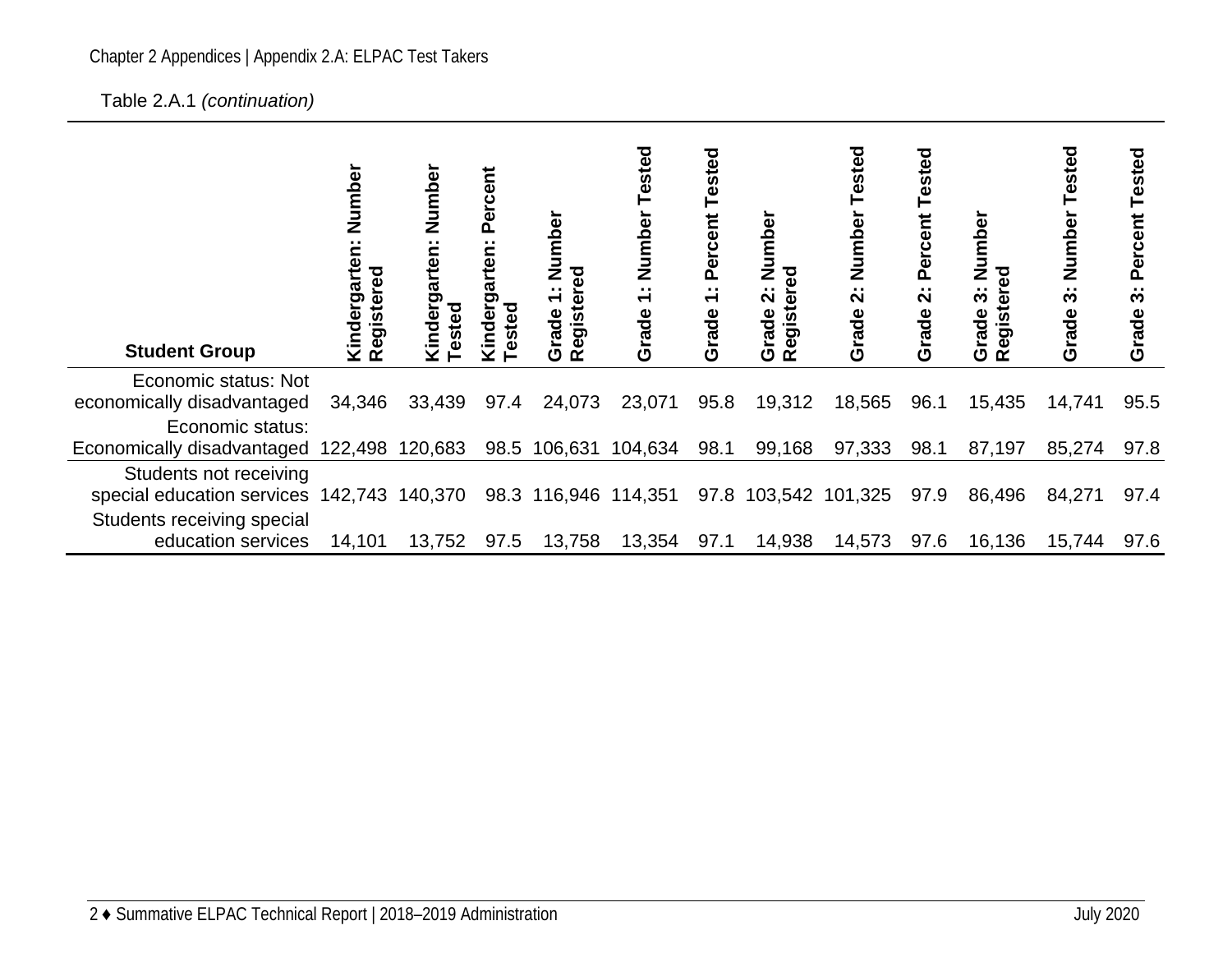<span id="page-4-0"></span>

| <b>Student Group</b>                                 | 4: Number<br>Registered<br>Grade | Tested<br>4: Number<br>Grade | Percent Tested<br>$\mathbf{r}$ .<br>4<br>Grade | Number<br>legistered<br>$\sim$<br>5<br>Grade<br>œ | Tested<br>Number<br>က်<br>Grade | Percent Tested<br>$\sim$ $\sim$<br>5<br>Grade | Number<br>Registered<br>$\ddot{\circ}$<br>Grade | Tested<br>Number<br>$\ddot{\mathbf{o}}$<br>Grade | Percent Tested<br>$\sim$ $\sim$<br>ဖ<br>Grade |
|------------------------------------------------------|----------------------------------|------------------------------|------------------------------------------------|---------------------------------------------------|---------------------------------|-----------------------------------------------|-------------------------------------------------|--------------------------------------------------|-----------------------------------------------|
| All                                                  | 103,641                          | 101,708                      | 98.1                                           | 92,061                                            | 90,239                          | 98.0                                          | 78,587                                          | 76,328                                           | 97.1                                          |
| Gender: Male                                         | 55,799                           | 54,722                       | 98.1                                           | 50,587                                            | 49,574                          | 98.0                                          | 44,118                                          | 42,848                                           | 97.1                                          |
| Gender: Female                                       | 47,842                           | 46,986                       | 98.2                                           | 41,474                                            | 40,665                          | 98.0                                          | 34,469                                          | 33,480                                           | 97.1                                          |
| Ethnicity: American Indian or Alaska Native          | 141                              | 139                          | 98.6                                           | 137                                               | 134                             | 97.8                                          | 107                                             | 102                                              | 95.3                                          |
| Ethnicity: Asian                                     | 9,470                            | 9,209                        | 97.2                                           | 7,851                                             | 7,646                           | 97.4                                          | 6,466                                           | 6,239                                            | 96.5                                          |
| Ethnicity: Native Hawaiian or Other Pacific Islander | 301                              | 294                          | 97.7                                           | 301                                               | 295                             | 98.0                                          | 268                                             | 260                                              | 97.0                                          |
| <b>Ethnicity: Filipino</b>                           | 1,171                            | 1,144                        | 97.7                                           | 1,059                                             | 1,028                           | 97.1                                          | 881                                             | 859                                              | 97.5                                          |
| Ethnicity: Hispanic or Latino                        | 85,878                           | 84,430                       | 98.3                                           | 77,448                                            | 76,023                          | 98.2                                          | 66,349                                          | 64,519                                           | 97.2                                          |
| Ethnicity: Black or African American                 | 487                              | 475                          | 97.5                                           | 453                                               | 435                             | 96.0                                          | 395                                             | 377                                              | 95.4                                          |
| <b>Ethnicity: White</b>                              | 4,846                            | 4,740                        | 97.8                                           | 3,715                                             | 3,639                           | 98.0                                          | 3,232                                           | 3,130                                            | 96.8                                          |
| Ethnicity: Two or more races                         | 448                              | 428                          | 95.5                                           | 323                                               | 306                             | 94.7                                          | 239                                             | 228                                              | 95.4                                          |
| Economic status: Not economically disadvantaged      | 14,376                           | 13,861                       | 96.4                                           | 11,926                                            | 11,490                          | 96.3                                          | 10,126                                          | 9,617                                            | 95.0                                          |
| Economic status: Economically disadvantaged          | 89,265                           | 87,847                       | 98.4                                           | 80,135                                            | 78,749                          | 98.3                                          | 68,461                                          | 66,711                                           | 97.4                                          |
| Students not receiving special education services    | 85,154                           | 83,648                       | 98.2                                           | 72,213                                            | 70,841                          | 98.1                                          | 59,807                                          | 58,115                                           | 97.2                                          |
| Students receiving special education services        | 18,487                           | 18,060                       | 97.7                                           | 19,848                                            | 19,398                          | 97.7                                          | 18,780                                          | 18,213                                           | 97.0                                          |

#### **Table 2.A.2. ELPAC Summative Assessment Test Takers—Grades Four Through Six**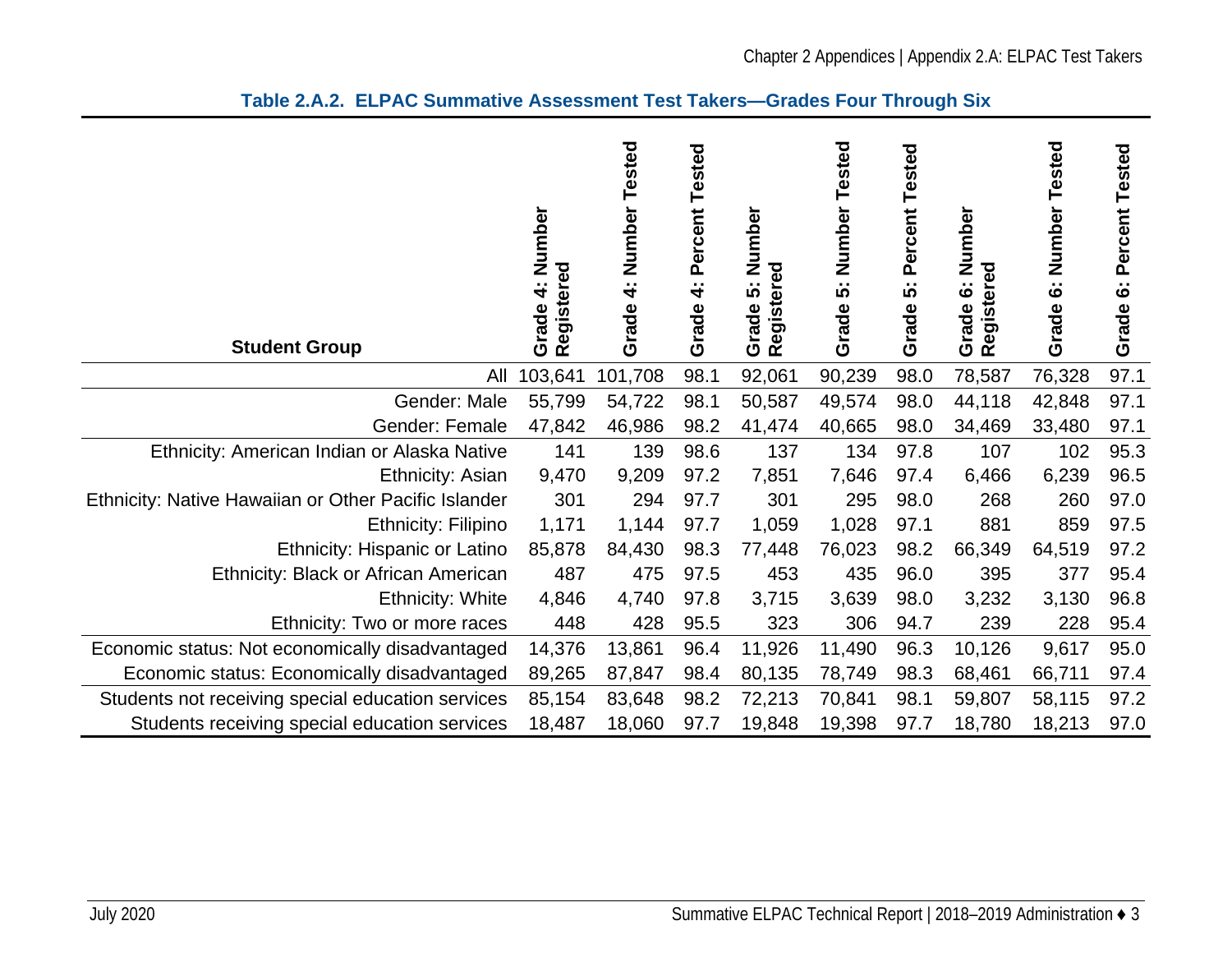<span id="page-5-0"></span>

| <b>Student Group</b>                                 | Number<br>egistered<br>$\ddot{\phantom{a}}$<br>M<br>Grade<br>œ | Number<br>Tested<br>$\ddot{\sim}$<br>Grade | Percent Tested<br>$\sim$<br>$\blacktriangleright$<br>Grade | Number<br>egistered<br>$\sim$<br>$\infty$<br>Grade<br>$\alpha$ | ested<br>⊢<br>Number<br>$\sim$<br>$\infty$<br>Grade | Percent Tested<br>$\sim$<br>œ<br>Grade | Number<br>Registered<br>க்<br>Grade | Tested<br>Number<br>$\ddot{\bullet}$<br>Grade | Percent Tested<br>$\sim$<br>တ<br>Grade |
|------------------------------------------------------|----------------------------------------------------------------|--------------------------------------------|------------------------------------------------------------|----------------------------------------------------------------|-----------------------------------------------------|----------------------------------------|-------------------------------------|-----------------------------------------------|----------------------------------------|
| All                                                  | 72,623                                                         | 70,247                                     | 96.7                                                       | 61,024                                                         | 58,735                                              | 96.2                                   | 59,084                              | 54,965                                        | 93.0                                   |
| Gender: Male                                         | 41,251                                                         | 39,906                                     | 96.7                                                       | 35,501                                                         | 34,170                                              | 96.3                                   | 35,234                              | 32,746                                        | 92.9                                   |
| Gender: Female                                       | 31,372                                                         | 30,341                                     | 96.7                                                       | 25,523                                                         | 24,565                                              | 96.2                                   | 23,850                              | 22,219                                        | 93.2                                   |
| Ethnicity: American Indian or Alaska Native          | 89                                                             | 85                                         | 95.5                                                       | 81                                                             | 75                                                  | 92.6                                   | 90                                  | 82                                            | 91.1                                   |
| Ethnicity: Asian                                     | 5,984                                                          | 5,818                                      | 97.2                                                       | 5,156                                                          | 5,003                                               | 97.0                                   | 4,945                               | 4,740                                         | 95.9                                   |
| Ethnicity: Native Hawaiian or Other Pacific Islander | 263                                                            | 251                                        | 95.4                                                       | 223                                                            | 206                                                 | 92.4                                   | 215                                 | 199                                           | 92.6                                   |
| <b>Ethnicity: Filipino</b>                           | 965                                                            | 932                                        | 96.6                                                       | 840                                                            | 815                                                 | 97.0                                   | 862                                 | 832                                           | 96.5                                   |
| Ethnicity: Hispanic or Latino                        | 61,184                                                         | 59,178                                     | 96.7                                                       | 51,259                                                         | 49,315                                              | 96.2                                   | 49,101                              | 45,542                                        | 92.8                                   |
| Ethnicity: Black or African American                 | 354                                                            | 327                                        | 92.4                                                       | 344                                                            | 324                                                 | 94.2                                   | 326                                 | 289                                           | 88.7                                   |
| <b>Ethnicity: White</b>                              | 2,883                                                          | 2,804                                      | 97.3                                                       | 2,428                                                          | 2,345                                               | 96.6                                   | 2,360                               | 2,227                                         | 94.4                                   |
| Ethnicity: Two or more races                         | 269                                                            | 257                                        | 95.5                                                       | 174                                                            | 170                                                 | 97.7                                   | 181                                 | 167                                           | 92.3                                   |
| Economic status: Not economically disadvantaged      | 9,572                                                          | 9,071                                      | 94.8                                                       | 8,317                                                          | 7,781                                               | 93.6                                   | 9,952                               | 8,966                                         | 90.1                                   |
| Economic status: Economically disadvantaged          | 63,051                                                         | 61,176                                     | 97.0                                                       | 52,707                                                         | 50,954                                              | 96.7                                   | 49,132                              | 45,999                                        | 93.6                                   |
| Students not receiving special education services    | 54,611                                                         | 52,931                                     | 96.9                                                       | 45,097                                                         | 43,506                                              | 96.5                                   | 45,071                              | 42,025                                        | 93.2                                   |
| Students receiving special education services        | 18,012                                                         | 17,316                                     | 96.1                                                       | 15,927                                                         | 15,229                                              | 95.6                                   | 14,013                              | 12,940                                        | 92.3                                   |

#### **Table 2.A.3. ELPAC Summative Assessment Test Takers—Grades Seven Through Nine**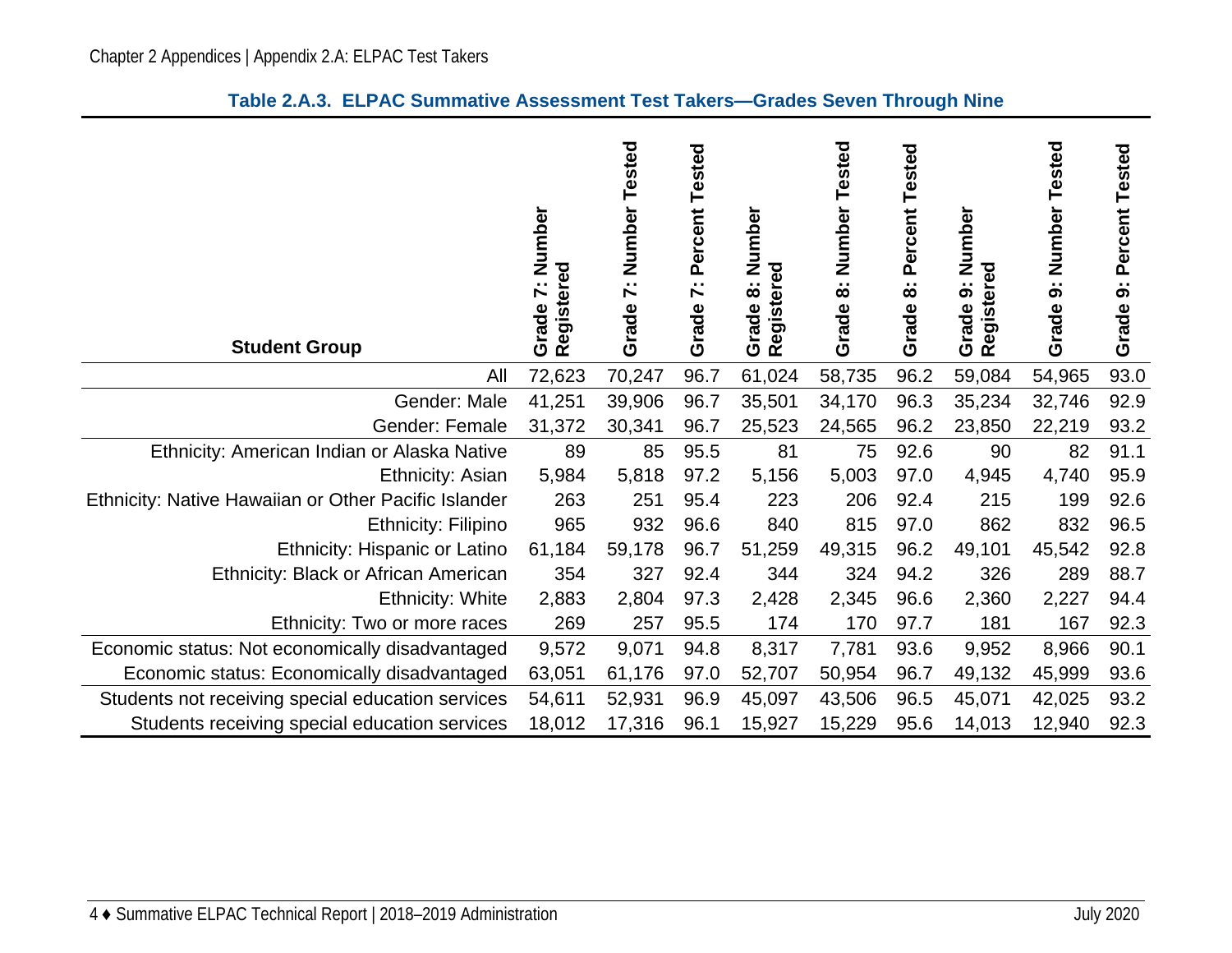<span id="page-6-0"></span>

| <b>Student Group</b>                                 | 10: Number<br>gistered<br>Grade<br><b>Re</b> | 10: Number Tested<br>Grade | Percent Tested<br>$\ddot{0}$<br>Grade | Number<br>gistered<br>$\sim$ $\sim$<br>$\overline{\phantom{0}}$<br>$\overline{\phantom{0}}$<br>Grade<br>Regist | Tested<br>: Number<br>$\blacktriangledown$<br>$\overline{\phantom{0}}$<br>Grade | : Percent Tested<br>$\mathbf{r}$<br>Grade | Number<br>gistered<br>$\ddot{2}$ :<br>Grade<br>R<br>R | 12: Number Tested<br>Grade | Percent Tested<br>12:<br>Grade |
|------------------------------------------------------|----------------------------------------------|----------------------------|---------------------------------------|----------------------------------------------------------------------------------------------------------------|---------------------------------------------------------------------------------|-------------------------------------------|-------------------------------------------------------|----------------------------|--------------------------------|
| All                                                  | 51,549                                       | 47,298                     | 91.8                                  | 46,089                                                                                                         | 41,963                                                                          | 91.0                                      | 44,248                                                | 36,603                     | 82.7                           |
| Gender: Male                                         | 30,532                                       | 27,939                     | 91.5                                  | 27,273                                                                                                         | 24,794                                                                          | 90.9                                      | 26,113                                                | 21,404                     | 82.0                           |
| Gender: Female                                       | 21,017                                       | 19,359                     | 92.1                                  | 18,816                                                                                                         | 17,169                                                                          | 91.2                                      | 18,135                                                | 15,199                     | 83.8                           |
| Ethnicity: American Indian or Alaska Native          | 65                                           | 59                         | 90.8                                  | 43                                                                                                             | 38                                                                              | 88.4                                      | 50                                                    | 38                         | 76.0                           |
| Ethnicity: Asian                                     | 4,767                                        | 4,540                      | 95.2                                  | 4,591                                                                                                          | 4,345                                                                           | 94.6                                      | 4,976                                                 | 4,363                      | 87.7                           |
| Ethnicity: Native Hawaiian or Other Pacific Islander | 205                                          | 182                        | 88.8                                  | 191                                                                                                            | 169                                                                             | 88.5                                      | 214                                                   | 176                        | 82.2                           |
| <b>Ethnicity: Filipino</b>                           | 819                                          | 780                        | 95.2                                  | 866                                                                                                            | 807                                                                             | 93.2                                      | 889                                                   | 777                        | 87.4                           |
| Ethnicity: Hispanic or Latino                        | 42,625                                       | 38,914                     | 91.3                                  | 37,776                                                                                                         | 34,213                                                                          | 90.6                                      | 35,529                                                | 29,001                     | 81.6                           |
| Ethnicity: Black or African American                 | 254                                          | 223                        | 87.8                                  | 292                                                                                                            | 269                                                                             | 92.1                                      | 290                                                   | 245                        | 84.5                           |
| <b>Ethnicity: White</b>                              | 1,982                                        | 1,854                      | 93.5                                  | 1,669                                                                                                          | 1,549                                                                           | 92.8                                      | 1,787                                                 | 1,567                      | 87.7                           |
| Ethnicity: Two or more races                         | 153                                          | 135                        | 88.2                                  | 141                                                                                                            | 127                                                                             | 90.1                                      | 137                                                   | 113                        | 82.5                           |
| Economic status: Not economically disadvantaged      | 8,391                                        | 7,436                      | 88.6                                  | 7,725                                                                                                          | 6,860                                                                           | 88.8                                      | 7,959                                                 | 6,197                      | 77.9                           |
| Economic status: Economically disadvantaged          | 43,158                                       | 39,862                     | 92.4                                  | 38,364                                                                                                         | 35,103                                                                          | 91.5                                      | 36,289                                                | 30,406                     | 83.8                           |
| Students not receiving special education services    | 38,894                                       | 35,750                     | 91.9                                  | 35,097                                                                                                         | 32,021                                                                          | 91.2                                      | 30,401                                                | 26,036                     | 85.6                           |
| Students receiving special education services        | 12,655                                       | 11,548                     | 91.3                                  | 10,992                                                                                                         | 9,942                                                                           | 90.4                                      | 13,847                                                | 10,567                     | 76.3                           |

**Table 2.A.4. ELPAC Summative Assessment Test Takers—Grades Ten Through Twelve**